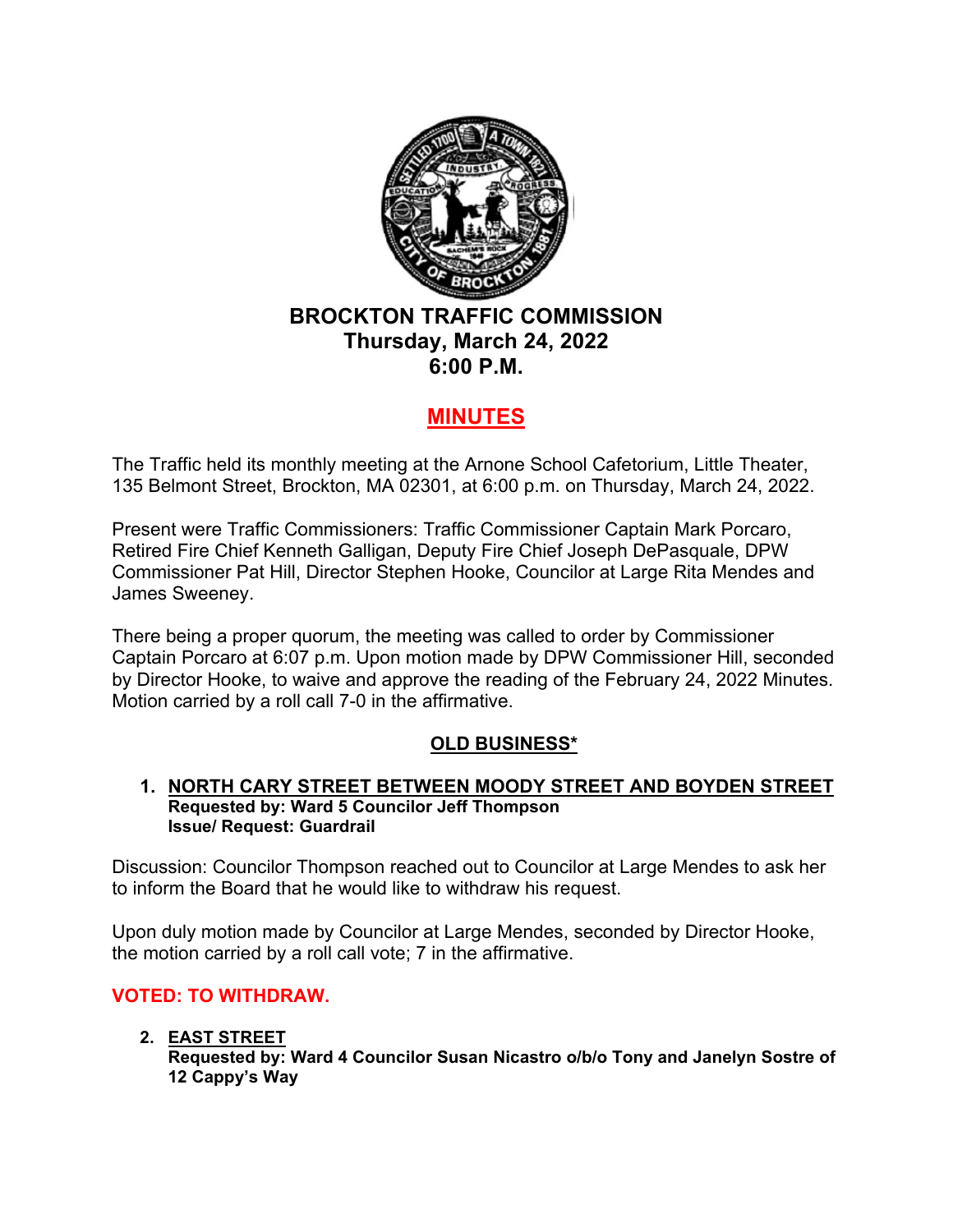**Issue/Request: Review by the Traffic Commission of the stretch of East Street located near its intersection with Hopkins Road, for the trimming of trees overshadowing existing lighting, the addition of street lighting, signage marking curves, etc. and painted crosswalks, and such other actions as the Commission may deem appropriate to keep drivers and pedestrians safe by adequately illuminating the street at night and to encourage drivers to reduce speed.** 

### **SUBCOMMITTEE RECOMMENDATION:**

- **A. REPLACE STREET LIGHTS THAT ARE OUT AT: 10 EAST ST. (HPS) EAST @ BACKLUND PLUS 1 SOUTH**
- **B. ADD STREET LIGHTS TO CERTAIN AREAS: POLE 56 572 EAST STREET 784 EAST POLE 81 768 EAST POLE 79 546 EAST POLE 56 POLE 36**
- **C. ADD A SIDEWALK TO ONE SIDE OF THE ROAD**
- **D. CUT DOWN TREES THAT ARE TOO CLOSE TO THE ROAD AT: EAST @SOUTHFIELD DR. 537 EAST ST 589 EAST ST 645 EAST ST 677 EAST ST 697 EAST ST 749 EAST ST ACROSS FROM 778 EAST ST 546 EAST ST 452 EAST ST 451 EAST ST 459 EAST ST 465 EAST ST**
- **E. REPAINT THE FOG LINE**
- **F. ADD "30 MPH" SPEED SIGNS ALONG THE ENTIRE ROAD**
- **G. ADD "SLOW" SIGNS ALONG THE ENTIRE ROAD**
- **H. ADD "CURVE AHEAD" SIGNS UPON APPROACHINGTHE CURVE (BOTH DIRECTIONS).**
- **I. ADD REFLECTIVE CHEVRON SIGNS UPON APPROACHING THE CURVE (BOTH DIRECTIONS).**

**J. LOOK INTO A 4-WAY STOP AT EAST STREET AND SOUTHFIELD DRIVE \*K. REQUEST AN ENGINEERING STUDY FOR THE ENTIRE ROAD TO SEE WHAT OTHER IMPROVEMENTS CAN BE MADE**

**L. DIGITAL RADAR SPEED FEEDBACK SIGN (ALREADY MOUNTED).**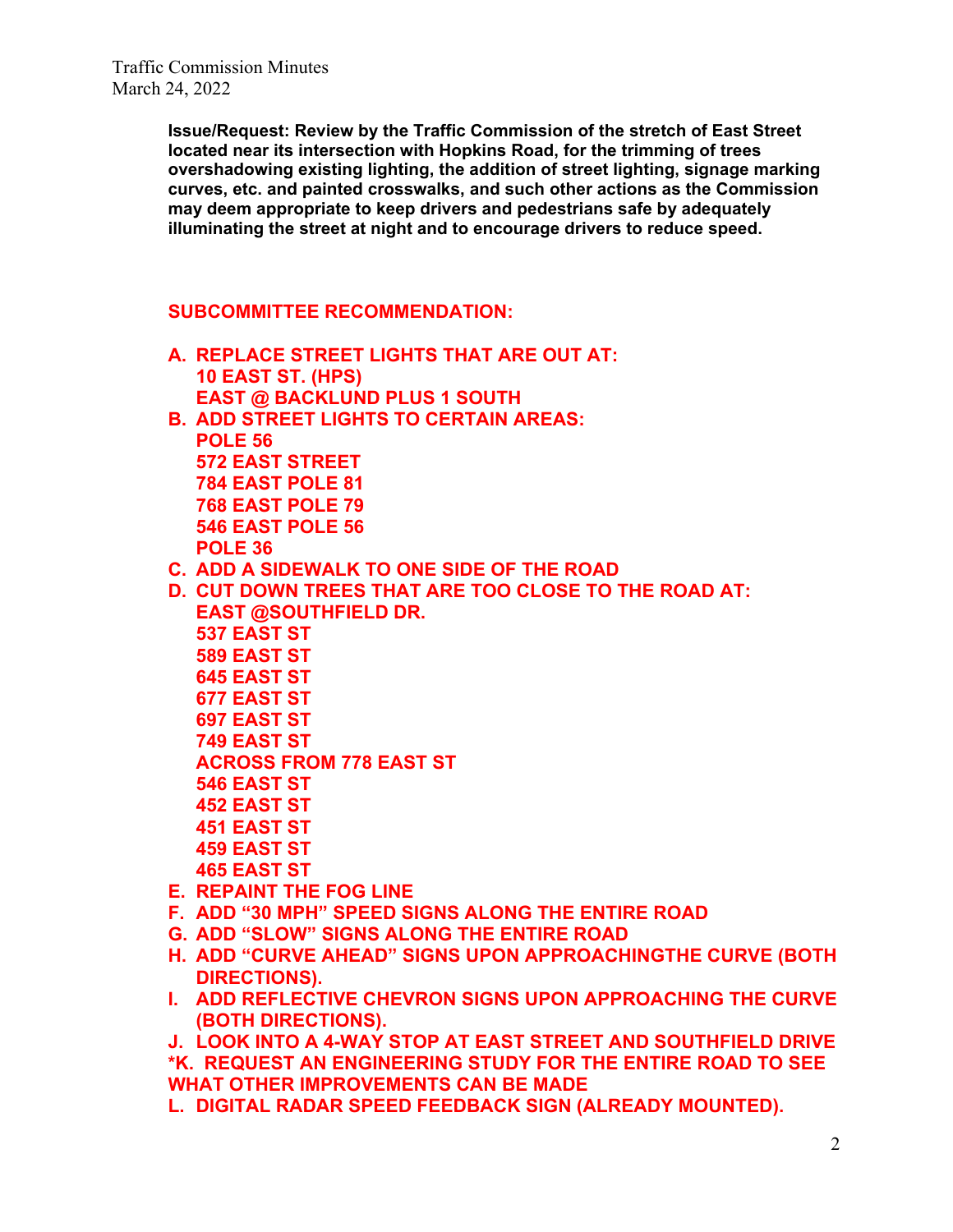### **M. POLICE TRAFFIC ENFORCEMENT (ALREADY BEING DONE AND WILL CONTINUE).**

Discussion: Mr. Sostre was present and wanted to thank the Board for coming out and showing support. Councilor Nicastro stated it was great being present and seeing the amount of support at the last meeting. Commissioner Captain Porcaro addressed the sidewalk stating it will get sent out for study to engineering. DPW Commissioner Hill will coordinate with engineering to have the study done the same day as the Summer Street study. DPW Commissioner Hill stated as for the sidewalk, it will take sometime but as for the lights, they will address as soon as possible. As for the trees, it will take 1 month to 2 months to take down the trees addressed. Commissioner Captain Porcaro confirmed speeding on East Street from the report he received back from the patrol officers.

Questions and/or comments were taken from the residents. It was stated that one of the digital speed radar signs is broken. Commissioner Captain Porcaro stated he will have that checked out. A constituent wanted to know how stops for speeding were made while the patrol officers were on East Street. Commissioner Captain Porcaro didn't have numbers present but he stated he will have them at the next Traffic meeting.

Upon duly motion made by Director Hooke, seconded by Mr. Sweeney, the motion carried by a roll call vote; 7 in the affirmative.

# **VOTED: TO ACCEPT SUBCOMMITTEE RECCOMMEDATION.**

# **NEW BUSINESS**

#### **3. WEST ELM & BELMONT AVENUE Requested by: Councilor at Large Rita Mendes o/b/o Ibrahim Momoh of 34 Glenwood Street Issue/Request: States that a lot of accidents happen there.**

Discussion: present was Ibrahim. He stated how crazy it was at the intersection of West Elm and Belmont Avenue involving traffic and accidents. With it being a 4-way intersection, no one wants to wait their turn. There are at least 2 to 3 accidents a week. Mr. Ibrahim stated he has lived in Brockton for about 7 years and has 4 children. He would like to be able to ride bikes and take walks but it's very dangerous. Mr. Ibrahim would like to be a part of the City and doesn't plan on moving anytime soon. Retired Fire Chief Galligan asked Mr. Ibrahim about his shrubs and addressed the difficulty of being able to see to the left when coming up the hill. Mr. Ibrahim responded with saying he will remove the shrubs if that will help.

Upon duly motion made by Councilor at Large Mendes, seconded by Director Hooke, the motion carried by a roll call vote; 7 in the affirmative.

# **VOTED: TO SEND TO SUBCOMMITTEE.**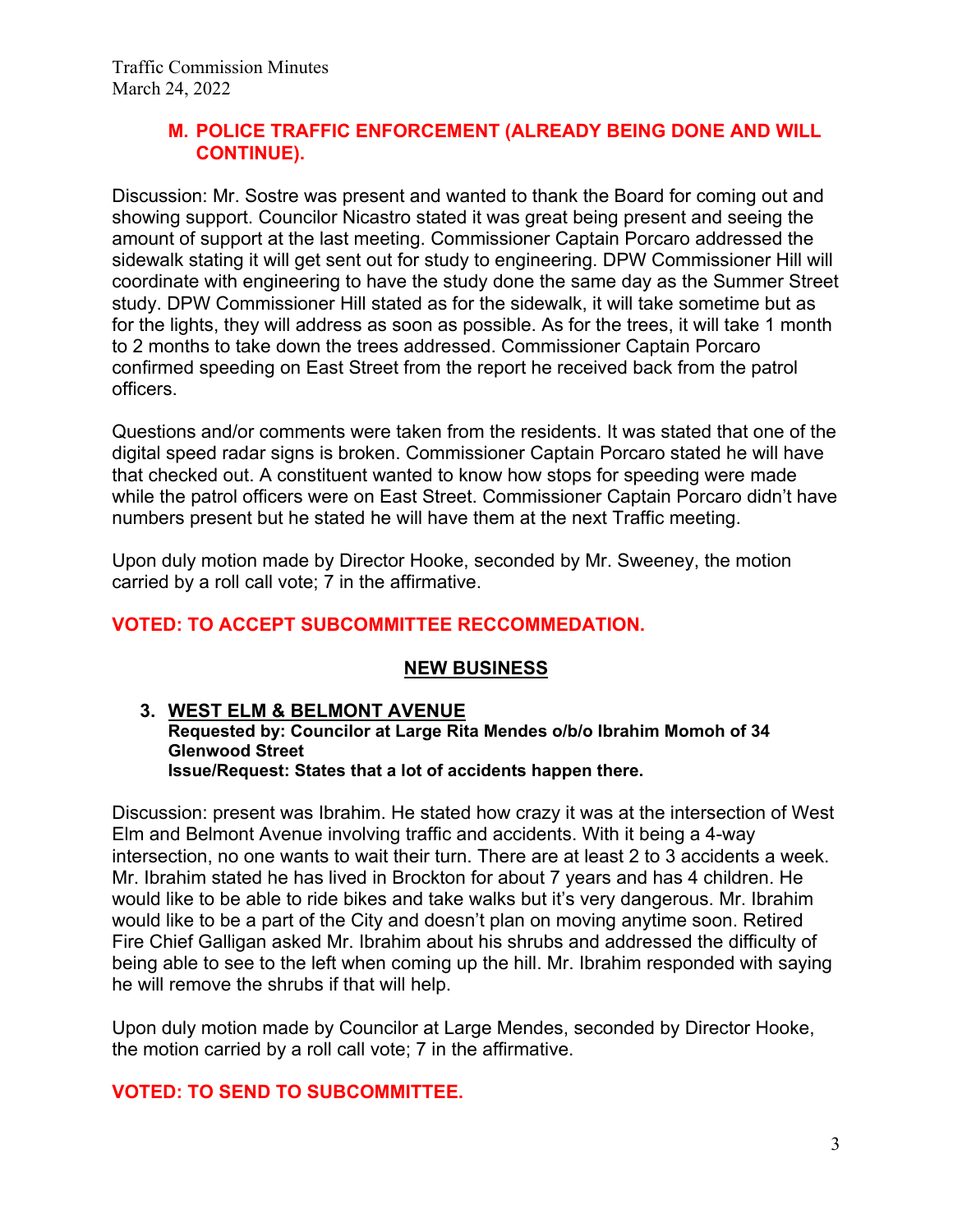### **4. WESTON STREET & PROSPECT AVENUE**

#### **Requested by: Councilor at Large Rita Mendes o/b/o Nick Palantzas of 80 Weston Street**

**Issue/Request: Is complaining about speeding and is asking for a Stop sign at the corner of Weston Street and Prospect Street** 

Discussion: present was Nick Palantzas. He stated at particular 49 and 50, there are many kids playing in the street. Some motorists are speeding at almost 45/50 mph. Mr. Palantzas calculated the speed on Weston Street and determined at the total distance of 220 yds, it takes 15 seconds traveling at 30mph to get from one end of Weston to the other end. If a motorist is traveling any faster then that and a child is playing in the street, there isn't enough time for the motorist to react to avoid hitting the child. Mr. Palantzas states having a 4 way Stop sign will help to reduce the speeding and stated that Longwood and Hillberg Ave have a 4 way Stop sign after years of it being brought up. Retired Fire Chief Galligan recalls this request being brought up in the past with Retired Police Captain DaBari. The request was denied due to regulations.

Upon duly motion made by DPW Commissioner Hill, seconded by Mr. Sweeney, the motion carried by a roll call vote; 7 in the affirmative.

### **VOTED: TO SEND TO SUBCOMMITTEE (LOOK INTO REQUEST OF 4 WAY STOP SIGN IN THE PAST.**

#### **5. NORTH MAIN STREET & HERROD AVENUE Requested by: Councilor at Large Rita Mendes o/b/o Kenneth Robinson of 40 Herrod Avenue Issue/Request: Cars are parked at the corner of N. Main and Herrod Ave and is looking for a No Parking sign and enforcement.**

Discussion: Councilor at Large Mendes asked for a continuance.

Upon duly motion made by Mr. Sweeney, seconded by Deputy Fire Chief, the motion carried by a roll call vote; 7 in the affirmative.

# **VOTED: TO CONTINUE TO THE APRIL MEETING AS NEW BUSINESS.**

### **6. MAIN STREET & LEGION PARKWAY**

**Requested by: Councilor at Large Rita Mendes o/b/o Councilor Tavares Issue/Request: a guardrail for the Brockton Neighborhood at the corner of Main St. and Legion Parkway. At least 12 cars/ accidents that have hit the building over the years.**

Discussion: present was Councilor Tavares. She has asked for this request now for a couple of years. The Neighborhood Health Center has lost some employees especially the ones on the lower level because they do not feel safe. This is what they determined in speaking to the employees regarding their safety concerns. There have been 12 accidents in a year which is a lot. DPW Commissioner stated that engineering had reached out about installing 6 to 7 bollards. Galligan added there is a history there and there were discussions about extending the bollards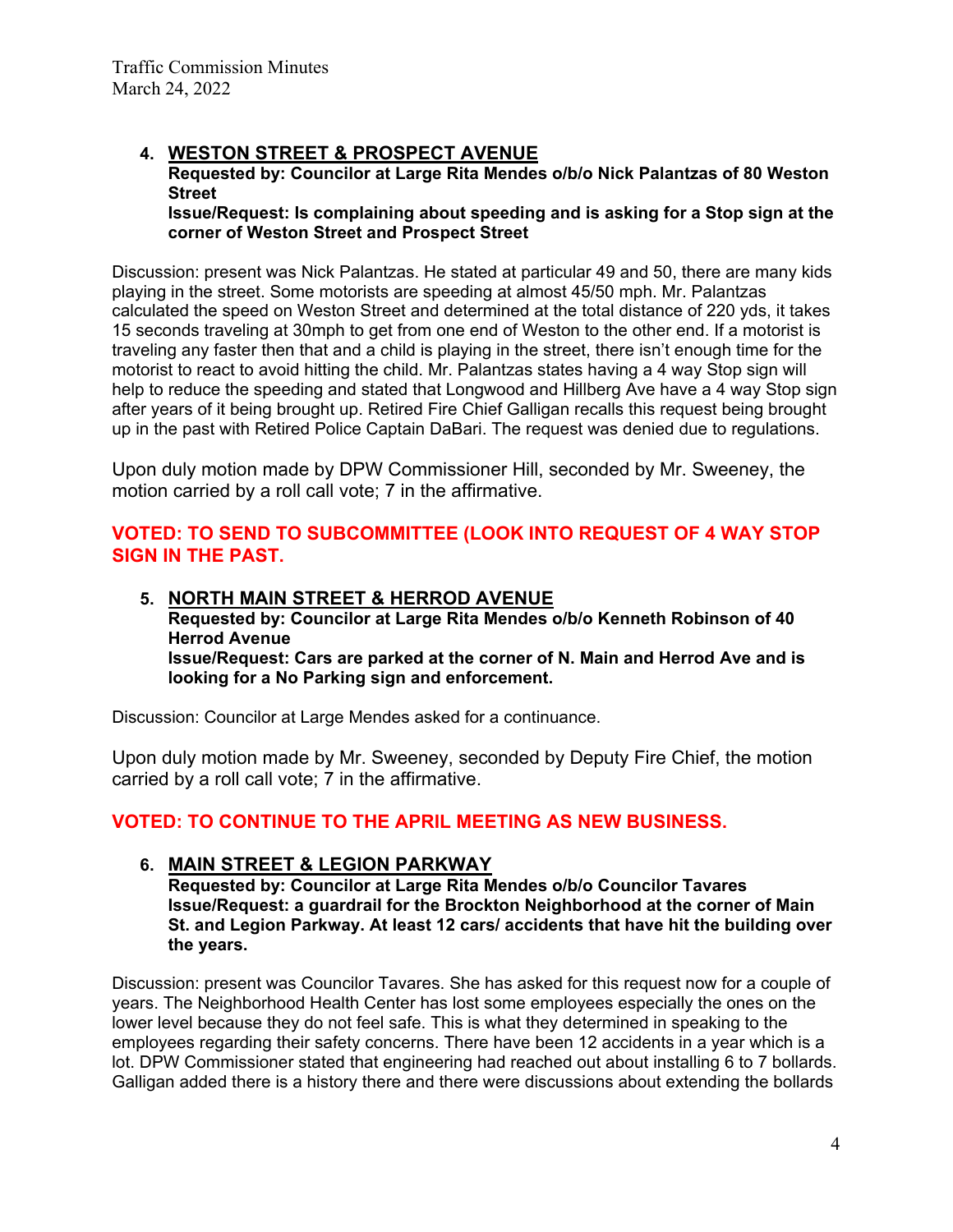Traffic Commission Minutes March 24, 2022

but supposedly there was utilities running underground that would prevent that. A call will be made to Retired DPW Commissioner Larry to discuss.

Upon duly motion made by DPW Commissioner Hill, seconded by Mr. Sweeney, the motion carried by a roll call vote; 7 in the affirmative.

# **VOTED: TO SEND TO SUBCOMMITTEE.**

#### **Requested by: Council President John Lally 7. DOROTHY ROAD Issue/Request: A Dead-End sign at Dorothy Road off Boundary Street**

Discussion: present was Council President Jack Lally. He received correspondence from constituents regarding the conditions of the road and status of making it a private road. He addressed the concerns of too many motorists coming down looking for a cut through. Councilor President Lally to add that it is a small dead-end Street with 8 houses. Retired Fire Chief Galligan stated it easy to take care of.

Upon duly motion made by Retired Fire Chief Galligan, seconded by Director Hooke, the motion carried by a roll call vote; 7 in the affirmative.

# **VOTED: TO PUT UP A DEAD-END SIGN.**

**8. 609-627 PLEASANT STREET Requested by: Brad Cartwright, President of Gillon Associates, Traffic & Parking Specialist Issue/Request: Traffic Access and Impact Comparison Brockton, MA-609-627 Pleasant Street.** 

Discussion: present is Chris Vale representing Mr. Brad Cartwright. They have been in front of the board in the past when a commercial property was presented and fell through. They are now considering a residential property. Attorney McClusky met with the residents in the surrounding area to ask them what they would prefer. The majority stated a residential property would be more beneficial over a commercial. Mr. Sweeney brought up the concern of exiting the parking lot. Retired Fire Chief stated that there would be possible traffic backed up on Pleasant Street exiting and entering the parking lot. Pennsylvania is brought up as a possible option to use and talks about adjusting the timing of the traffic light. Unfortunately, the traffic light control will not be an option as the State controls the signals. Mr. Vale is looking for approval from the Traffic Commission to bring to the ZBA. If approved, this building will hold 78 rental units.

Upon duly motion made by DPW Commissioner Hill, seconded by Mr. Sweeney, the motion carried by a roll call vote; 7 in the affirmative.

# **VOTED: TO SEND TO SUBCOMMITTEE.**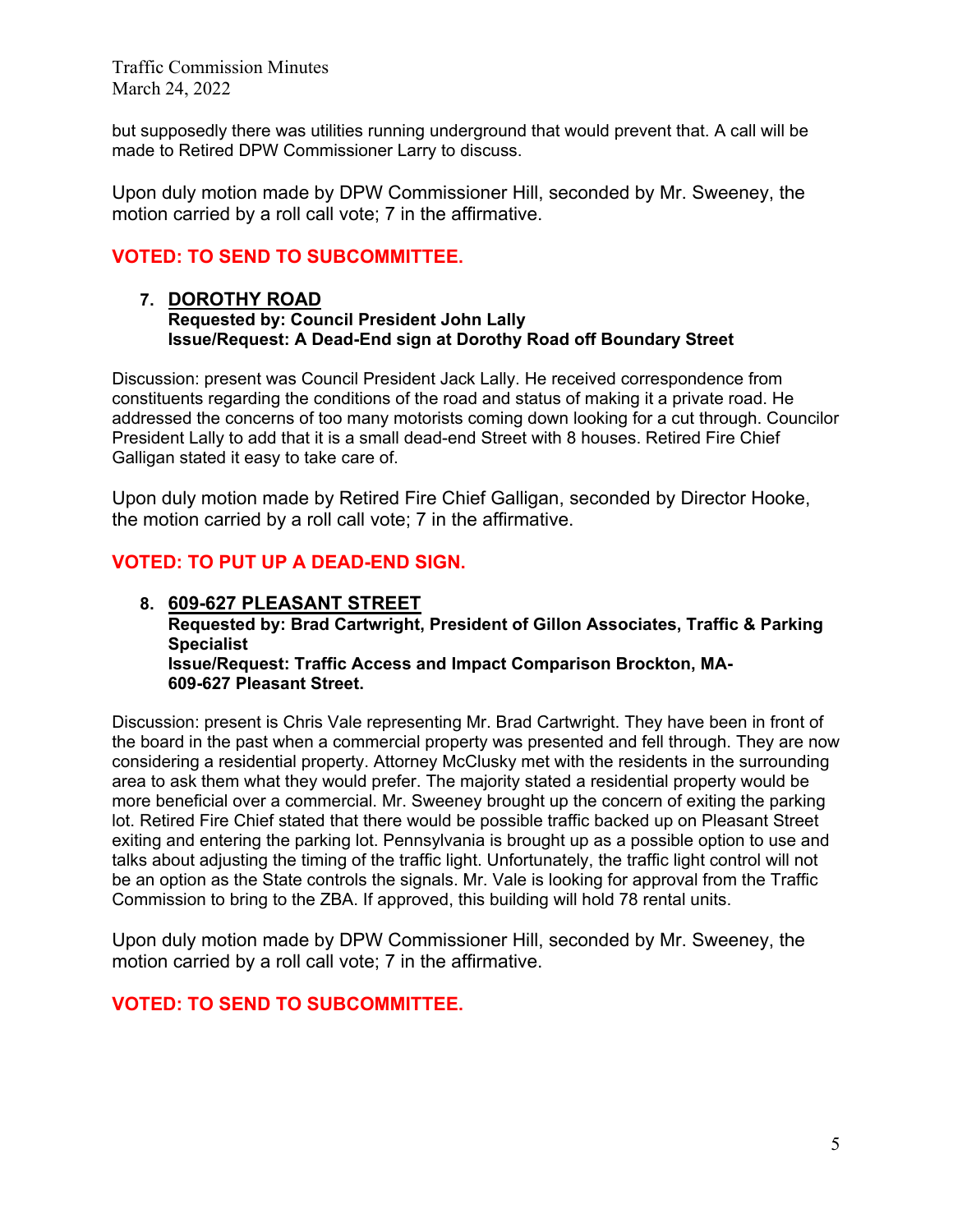# **9. 596 SUMMER STREET**

#### **Requested by: Dr. James Cobbs, Executive Director of Operations, Brockton Public Schools**

**Issue/Request: School Zone designation for the former May Center, 596 Summer Street, in anticipation of the new school being relocated there.** 

Discussion: present was Dr. Cobbs. The school plans on opening September of 2022. It will be moving from its previous location at Warren Avenue and West Elm Street. The school will need flashing lights and designated school zones. There is plenty of space for drop offs and plenty of space for buses to enter and exit out on the other side. DPW Commissioner asked where will the lights be placed. Dr. Cobbs responded with that he will be relying on the Traffic Commission's expertise on where they should be placed. Deputy Fire Chef DePasquale stated that study of where placement should be would be sent to engineering. Retired Fire Chief Galligan asked about who would pay and Dr. Cobbs responded, they would pay if need be. There is an issue of lack of sidewalks and one is needed especially in front of the school. Commissioner Captain Porcaro stated it is the State that regulates the schools. Councilor Nicastro of Ward 4 was present and wanted to add that she was involved when the property was taken by eminent domain and at first was going to be a sober house but have decided on a high school. She would like the Board to know they have her full support on this.

Upon duly motion made by DPW Commissioner Hill, seconded by Mr. Sweeney, the motion carried by a roll call vote; 7 in the affirmative.

### **VOTED: TO COORDINATE A MEETING WITH DR. COBBS AND THE ENGINEER.**

### **10. ELLIOT STREET**

**Requested by: Council President John Lally and Councilor Thompson Issue/Request: new speed limit signs on Elliot Street. Problems with speeding and issues with people going around stopped school buses.** 

Discussion: present was Councilor President Lally to share this request with Ward 5 Councilor Thompson. Councilor Lally stated from the constituents that have reached out to him have had concerns of traffic and speeding. A constituent on Elliot street that lives with her grandchildren expressed that she has seen cars go around school buses that have come to a complete stop. Enforcement will be needed because if some motorists are going around school buses, they will surely not stop at the Stop sign.

Upon duly motion made by Director Hooke, seconded by DPW Commissioner Hill, the motion carried by a roll call vote; 7 in the affirmative.

### **VOTED: TO SEND TO SUBCOMMITTEE.**

Motion was made by DPW Commissioner Hill, seconded by Deputy Fire Chief to adjourn the meeting. All were in favor. Meeting adjourned at 7:08 p.m.